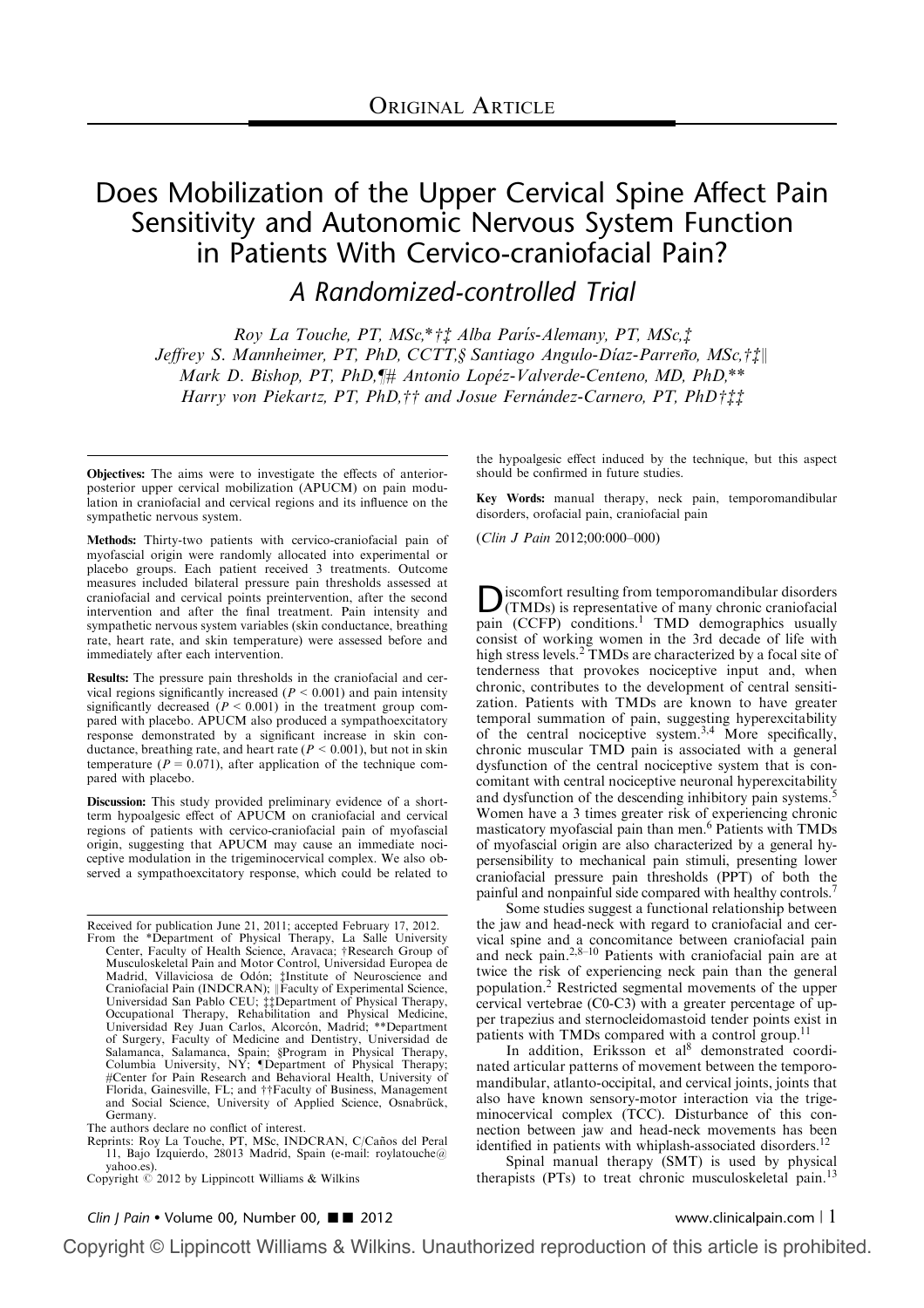Various techniques such as passive manipulation and mobilization, active mobilization, neuromuscular facilitation, and articular glides are included under the general term of SMT.14–17 Many SMTs have demonstrated hypoalgesic effects. This hypoalgesic effect is not antagonized by naloxone and does not exhibit tolerance, $18$  supporting the theory that SMTs activate a nonopioid inhibitory system. In addition, a concomitant activation of the sympathetic nervous system (SNS) occurs after SMT, with the degree of activation depending on the technique.<sup>19,20</sup>

Many studies have investigated the effects of SMT on lower cervical pain, $14-16,21$  but there is no randomizedcontrolled trial in which SMT is used to diminish craniofacial pain. George et  $al^{22}$  compared cervical manipulation with a soft tissue technique at the cervical-cranial junction to improve mouth opening in healthy controls, but no significant results were obtained. Another study examined a manual therapy and therapeutic exercise protocol applied at the cervical spine, to treat craniofacial pain of myofascial origin in a cohort intervention study, which resulted in an increase in the PPT in the masticatory muscles and increased mouth opening.<sup>23</sup>

Consequently, the aims of this study were to extend previous work by investigating the neurophysiological effects of SMT in patients with CCFP of myofascial origin. Specifically, we studied passive anterior-posterior upper cervical mobilization (APUCM). We expected pain sensitivity in the craniofacial and cervical regions to decrease in response to treatment. In addition, we expected to observe the sympathetic influence of this technique on skin conductance (SC), breathing rate (BR), heart rate (HR), and skin temperature (ST).

# MATERIALS AND METHODS

#### Selection and Description of Participants

Thirty-two patients with CCFP of myofascial origin referred from 2 private dental clinics and 3 universities in Madrid, Spain, were recruited from January 2009 to May 2010. We defined the term CCFP of myofascial origin as pain and dysfunction located at the cervical and masticatory muscles. Patients were selected if they met all of the following criteria: (1) a primary diagnosis of myofascial pain as defined by axis I, category Ia and Ib (eg, myofascial pain with or without limited opening of the mouth) of the Research Diagnostic Criteria for Temporomandibular Disorders<sup>24</sup>; (2) bilateral pain involving the masseter, temporalis, upper trapezius, and suboccipital muscles; (3) a duration of pain of at least 3 months; (4) a pain intensity corresponding to a weekly average of at least 30 mm on a 100-mm visual analog scale (VAS); (5) neck and/or shoulder pain with symptoms provoked by neck postures or neck movement; (6) Neck Disability Index (NDI)<sup>25,26</sup>  $\geq$  15 points; and (7) presence of bilateral trigger points (TrPs) in masseter, temporalis, upper trapezius, and suboccipital muscles. TrPs were diagnosed according to the following criteria<sup>27</sup>: (1) presence of a palpable taut band in the skeletal muscle; (2) presence of a hypersensitive tender spot within the taut band; (3) local twitch response elicited by the snapping palpation of the taut band; and (4) reproduction of referred pain in response to TrP compression.

All patients in the study were examined by a physiotherapist with 7 years of experience managing craniofacial and cervical disorders. Patients were excluded if they presented any signs, symptoms, or history of the following diseases: (1) intra-articular temporomandibular disk displacement, osteoarthrosis, or arthritis of the temporomandibular joint, according to categories II and III of the Research Diagnostic Criteria for Temporomandibular Disorders<sup>24,28</sup>; (2) history of traumatic injuries (eg, contusion, fracture, or whiplash injury); (3) systemic diseases such as fibromyalgia, systemic erythematous lupus, or psoriatic arthritis; (4) neurological disorders (eg, trigeminal neuralgia); (5) concomitant medical diagnosis of any primary headache (tension type or migraine); (6) unilateral neck pain; (7) cervical spine surgery; (8) clinical diagnosis of cervical radiculopathy or myelopathy; and (9) history of previous physical therapy intervention for the cervical region. Each participant received a thorough explanation of the content and purpose of the treatment before signing an informed consent form related to the procedures, which was approved by the local ethics committee in accordance with the Helsinki Declaration.

# Research Design

A randomized, double-blind placebo-controlled study was performed. Patients were blind to which intervention they received, and an independent assessor, blind to intervention assignment made the measurements and registered the data. Patients were randomly allocated to either treatment intervention or sham intervention. Randomization was performed by a computer generated random-sequence table created with Graphpad software (GraphPad Software Inc., CA) before the beginning of the study. The randomization sequence used a balanced block design in which randomization occurred in blocks of 2.

# Sample Size Calculation

A pilot study was performed with 5 patients in the treatment group and 5 patients in the sham group to calculate the sample size. We used data indicative of the percent change in the PPT of the 2 assessed points: 1 at the masseter muscle and 1 at the trapezius muscle.

Sample sizes were calculated to obtain a power of 80% to detect changes in the bilateral contrast of the null hypothesis of equal means between the 2 groups, with 5% significance, taking into account the possibility that the SDs of the groups could be different. According to the sample calculations which took into account the fact that the calculation was based on 2 different variables, we obtained 2 possible results: 14 patients in each group or 16 patients in each group. We decided to include 16 patients per group to anticipate the possible loss of patients.

# Demographic and Clinical Data

Each of the participants completed a questionnaire to determine if they met the criteria for inclusion or exclusion. This questionnaire included demographic data, screening questions for TMDs from the American Academy of Orofacial Pain,<sup>29</sup> a body chart on which patients marked the location of their pain, and several questions about the characteristics of their pain such as "when did it start?," "what makes your pain worse?," "what makes it better?," and "what kind of pain is it?" To meet the criteria to participate in the study, patients had to pass an initial physical examination performed by a single investigator to rule out the presence of nerve root compression.

# $2 |$  www.clinicalpain.com  $\degree$  2012 Lippincott Williams & Wilkins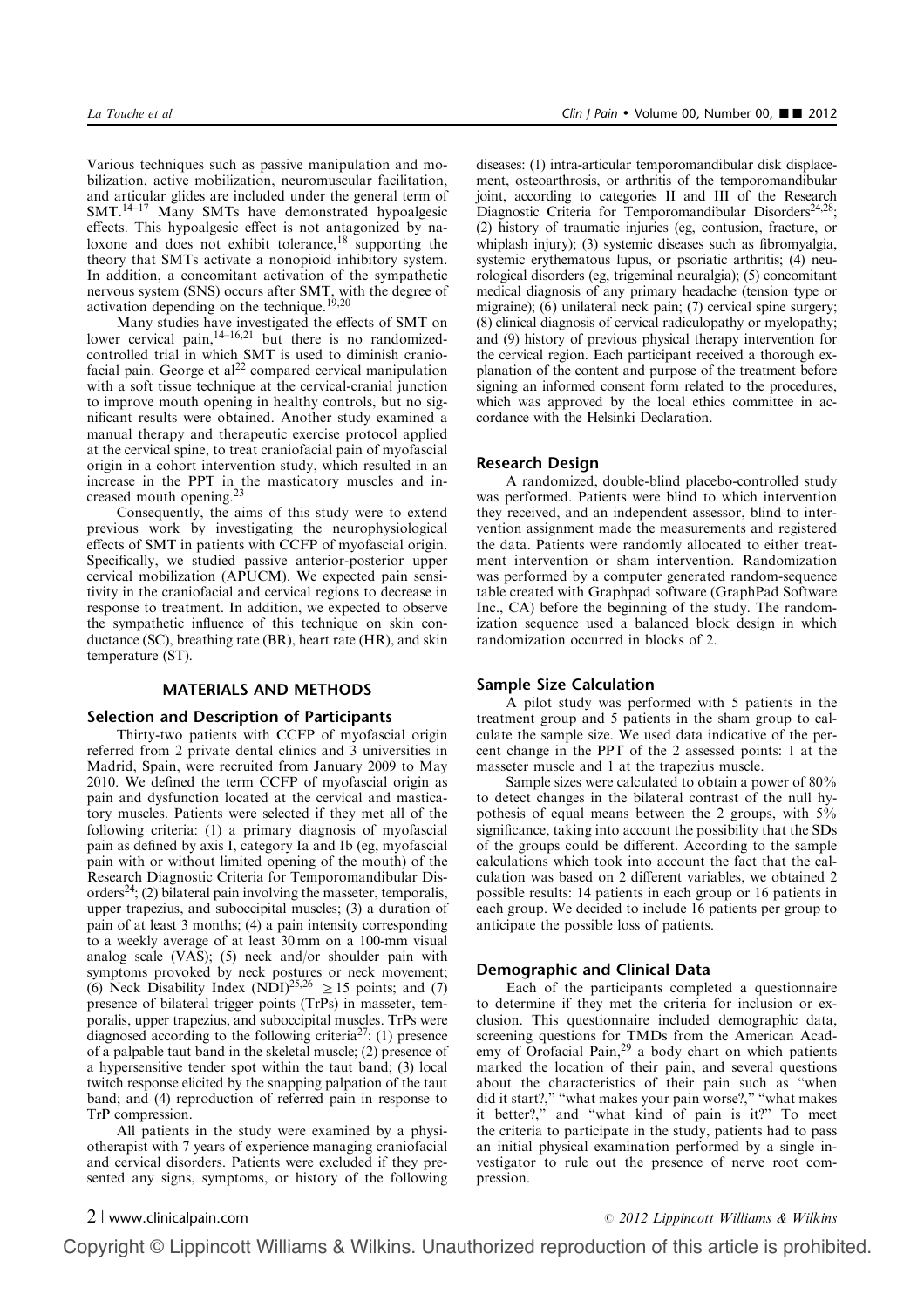#### Self-reported Variables

Patients completed the Beck Depression Inventory (BDI),<sup>30</sup> the State-Trait Anxiety Inventory (STAI),<sup>31</sup> and the NDI25,26 to quantify their psychophysical state. The BDI is a 21-item self-report instrument intended to assess the existence and severity of symptoms of depression. There is a 4-point scale for each item ranging from  $\overline{0}$  to 3. The results of each item, corresponding to a symptom of depression, are summed to yield a single score for the BDI. A total score of 0 to 13 is considered minimal, 14 to 19 mild, 20 to 28 moderate, and 29 to 63 severe depression. The BDI showed good internal consistency ( $\alpha$  coefficient 0.86).<sup>30</sup>

The  $STAT^{31}$  is a 40-item self-report questionnaire designed to assess symptoms of anxiety. It consists of 2 independent scales, a state anxiety scale and a trait anxiety scale, with 20 items each, resulting in a score between 20 and 80. Higher scores indicate greater levels of anxiety. The state and trait scales explore anxiety as a current emotional state and as a personality trait, respectively.

The NDI, $^{25,26}$  which measures perceived neck disability, consists of 10 items that assess different functional activities and uses a 6-point scale ranging from 0 (no disability) to 5 (complete disability). The overall score (out of 100) is obtained by adding the score for each item and multiplying by 2. A higher score indicates greater pain and disability. The validity, reliability, and responsiveness of the NDI have been demonstrated.26

### Pain Intensity

The VAS was used to measure pain intensity of the cervico-craniofacial region at rest and before and after each treatment. The VAS is comprised of a 100 mm horizontal line in which the left side represents "no pain" and the right side represents "worst pain." The patient placed a mark on the line at the point that they felt represented the intensity of their pain at the time. Pain intensity was quantified by the assessor in millimeters. This scale has proven its reliability and validity for measuring pain intensity.<sup>32</sup>

## Pressure Pain Threshold

PPT is defined as the minimum amount of pressure needed to provoke a pain sensation.<sup>33</sup> We used a digital algometer (Model FDX 10; Wagner Instruments, Greenwich,  $CT$ ) comprised of a rubber head  $(1 \text{ cm}^2)$  attached to a pressure gauge, which measures in kg with thresholds expressed in kg/cm<sup>2</sup>. The protocol consisted of 3 measurements with an interval of 30 seconds between each measurement. The average of the 3 measurements was calculated to obtain a single value for each one of the measured points in each of the assessments. This algometric method has high reliability  $(ICC = 0.91, 95\% CI, 0.82-0.97)$  for measuring PPT.<sup>34</sup> PPTs were assessed bilaterally at 2 points in the masseter muscle (M1 and M2), 2 points in temporalis muscle (T1 and T2), suboccipital muscles, C5 zygapophyseal joint, and upper trapezius muscle. The device was applied perpendicular to the skin, and the patients were asked to raise their hand the moment when the pressure started to change to a pain sensation, at which point the assessor stopped applying pressure. This procedure was performed 3 times: before the first treatment session (pretreatment outcome), after the second treatment session, and after the third treatment session (2 posttreatment outcomes).

Anatomic references for the algometric measurements included the following:  $M1-2.5$  cm anterior to the tragus and 1.5 cm inferior to the zygomatic arch; M2—1 cm superior and 2 cm anterior from the angle of the jaw; T1 (anterior fibers of the muscle)—3 cm superior to the zygomatic arch in the middle point between the end of the eye and the anterior part of the helix of the ear; T2 (middle fibers of the muscle)—2.5 cm superior from the helix of the ear; suboccipital muscles—2 cm inferior to the occipital condyles; C5 zygapophyseal joint—2 cm lateral to the spinous process of C6; trapezius muscle—2.5 cm above the superior medial angle of the scapula.

#### Changes in the SNS

Several characteristics were measured to assess the SNS: SC, HR, BR, and ST. Measurements were taken before and after each of the 3 treatment sessions. The recording device used was I-330-C2  $+$  6-channel biofeedback system (J&J Engineering Inc., Poulsbo, WA) the MC-6SY sensor was used to measure SC and ST. During the measurements 2 electrodes were placed on the tip of the second and third fingers of the left hand to measure the SC with the temperature sensor attached to the tip of the fourth finger also at the left hand. The MC-5D electrodes used to measure HR were applied longitudinally at the anterior and radial aspect of the wrists and held with bracers. To measure BR, an MC-3MY breathing sensor was placed around the chest like a belt passing over the xiphoid process.

# Procedure

The experiment consisted of 3 treatment sessions. Each patient received 3 sessions over 2 weeks, and the entire experiment lasted approximately 8 months.

The evaluator was a PT with extensive experience in taking the experimental measurements. During the first assessment, pretreatment data were obtained; after measuring the PPT and VAS, the sensors were applied, and the patient was instructed to lie down on a couch and relax. The room temperature was controlled at  $25^{\circ}$ C. After 10 minutes (time determined for the patient to come to a normal baseline), the first record of the sympathetic parameters was registered. The patient was then randomly assigned to 1 of the 2 intervention groups, and the therapeutic technique was applied. Immediately after finishing the technique, SNS variables were measured, and 5 minutes after the technique, VAS results were registered again. In the second and third treatment session, the SNS variables and VAS were measured using the same protocol (pretreatment and posttreatment data), but PPTs were taken only 5 minutes after the end of the treatment (posttreatment data). Therefore, we obtained 3 pretreatment and 3 posttreatment measurements of SNS and VAS parameters and 1 pretreatment and 2 posttreatment measurements (after the second and third sessions) of PPT.

# Treatment Technique

APUCM directly influences the 3 upper cervical segments (C0-C3). The patient was placed in a supine position with a neutral position of the cervical spine. The PT held the occipital region of the patient with both hands to stabilize and maintain the position of the upper cervical structures, while applying a posterior directed force on the frontal region of the patient (anterior to posterior force) with the anterior part of the shoulder. The mobilization was applied at a slow rate of 1 oscillation per 2 seconds (0.5 Hz) controlled

 $\degree$  2012 Lippincott Williams & Wilkins www.clinicalpain.com | 3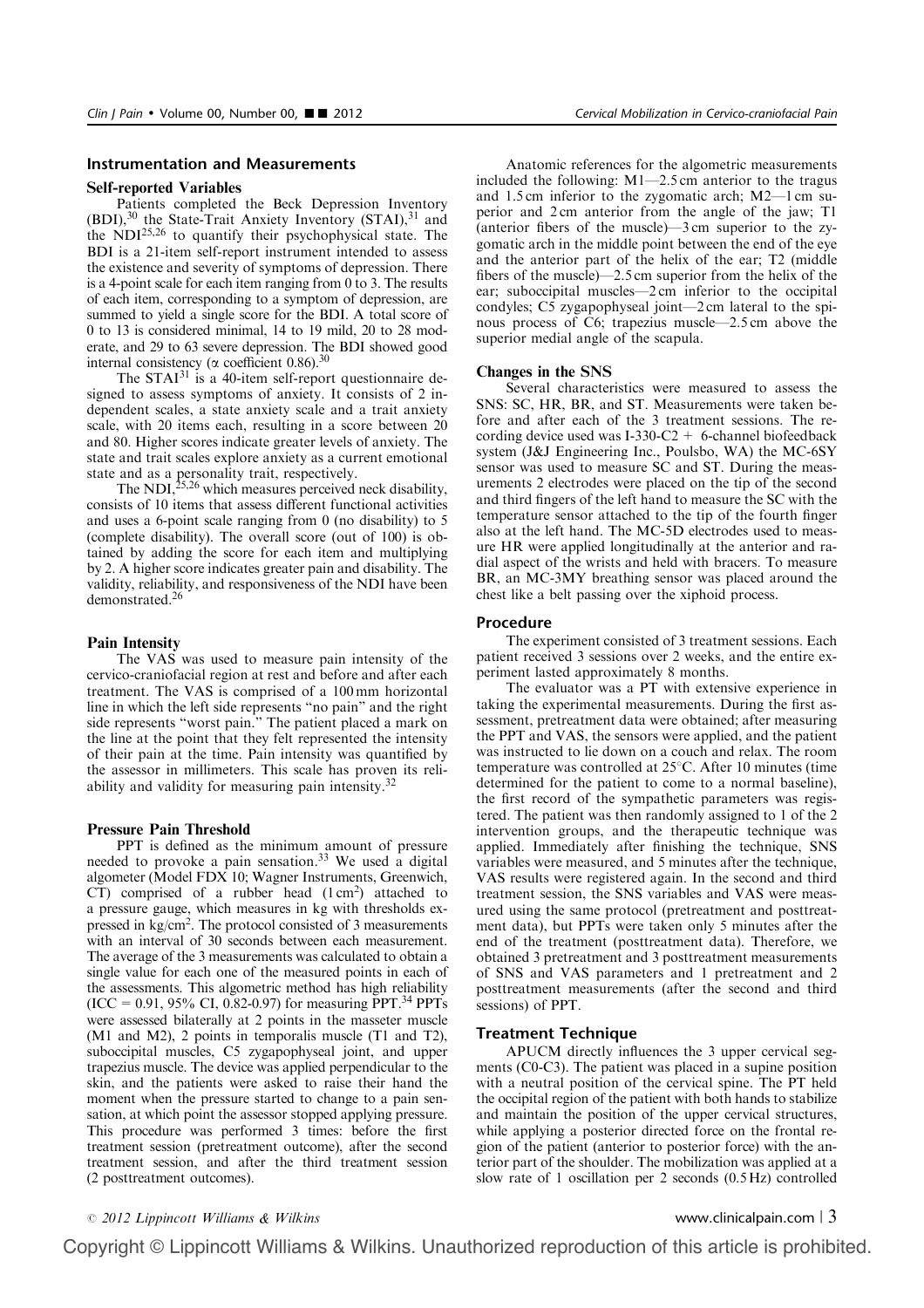with an MA-30 digital metronome (Korg Inc., Japan). This oscillation rate has been used previously with a different manual therapy technique.<sup>19</sup> The total time of mobilization was 6 minutes. Mobilization was applied in 3 intervals of 2 minutes, with 30 seconds of rest in between, resulting in a total of 7 minutes.

# Sham Technique

To simulate the treatment technique, the PT applied the same grips used with the treatment technique: 2 hands under the occipital bone with the anterior part of 1 shoulder positioned anterior to the frontal bone, with the patient in supine position. However, mobilization was not applied to the cervical spine. The contact with the patient was held for 3 intervals of 2 minutes with 30 seconds of rest in between.

Both techniques (treatment and sham) were applied by the same PT, and each participant received the following explanation about the intervention: "A physical therapist will apply a technique on your neck with one hand placed on the posterior part of your neck and the other one on your forehead. The purpose is to obtain changes in your neck and craniofacial pain."

### **Statistics**

Statistical analysis was performed with SPSS version 15.0. A Kolmogorow-Smirnov test was used to determine whether the sample was consistent with a normal distribution ( $P > 0.05$ ). Student t test was used to analyze selfreported psycophysical variables (NDI, STAI, and BDI) and pain duration by comparing the preintervention data for the treatment and sham groups.

The SNS variables (ST, HR, BR, SC) and VAS were tested with a  $2 \times 3$  repeated measures analysis of variance (ANOVA); the factors analyzed were time (pre-post) and group (treatment and sham). Time  $\times$  group interactions were also analyzed. Post hoc analysis with Bonferroni corrections was performed for specific comparisons between variables.

To determine differences between sessions in VAS and SNS variables, a 2-way ANOVA was used, which analyzed intersession factor and  $\text{group} \times \text{intersection}$  interaction (presession 1, presession 2, presession 3). The percent change for the SNS variables and VAS was obtained relative to the percent change between each session and the percent of the total of the means in both groups. A 1-way ANOVA was used to analyze the percent change in group factor and time factor between sessions (% change session 1, % change session 2, % change session 3). The percent change of the total of the means of the 3 sessions in the treatment and placebo groups was analyzed with a Student t test.

 $A$  3  $\times$  3 mixed-model ANOVA was used to determine the PPT variables (M1, M2, T1, T2, suboccipital, C5, trapezius); the factors were group (treatment or sham), time (pre, post 1, and post 2) and side (right and left). Bonferroni corrections were used for post hoc analysis of specific comparisons between variables. Student  $t$  test determined the percent change between groups between the first session (pretreatment) and last session (posttreatment 2) outcomes. Throughout all analyses, statistical significance was set at  $P < 0.05$ .

#### RESULTS

Thirty-two patients (21 females and 11 males) with CCFP of myofascial origin were included in this study. No patients dropped out during the study, and no adverse events occurred with the APUCM. The t test did not reveal any significant differences between groups with regard to demographic details and clinical data ( $P > 0.05$ ), as shown in Table 1. A normal distribution was confirmed with the Kolmogorov-Smirnov test ( $P > 0.05$ ).

#### Pain Intensity

The ANOVA revealed a significant group  $\times$  time interaction ( $F = 135.81$ ;  $P < 0.001$ ), and significant differences for the time factor  $(F = 261.7; P < 0.001)$  and group factor  $(F = 32.59; P = 0.003)$  regarding the VAS results. Post hoc analysis also revealed significant differences for the treatment group ( $P < 0.001$ ), but not for the sham group ( $P = 0.3$ ) for the descriptive data shown in Table 2. A 2-way repeatedmeasures ANOVA found significant intersession differences ( $F = 11.86$ ;  $P < 0.001$ ) and a group  $\times$  intersession interaction  $(F = 17.09; P < 0.001)$ , indicating that the change from session to session was larger for 1 group.

Regarding the percentage of change, a 2-way repeatedmeasures ANOVA revealed significant differences for group factor  $(F = 94.24; P < 0.001)$  and time factor  $(F = 11.3;$  $P \le 0.001$ ), represented in Figure 1A. The t test also revealed significant differences between the percent change of the total of the means for the treatment and sham groups  $(t = -10.03; P \le 0.001)$ .

# Pain Sensitivity

#### Craniofacial Region

Analysis of the PPT within the craniofacial region was performed by a  $3 \times 3$  mixed-model ANOVA, which revealed a significant effect of time factor [M1 ( $F = 83.65$ ;  $P \le 0.001$ );  $\overline{M2}(F= 67.44; P < 0.001);$  T1  $(F= 98.05; P < 0.001);$  T2  $(F = 18.81; P < 0.001)$ ], group factor [M1 ( $F = 12.27; P =$ 0.001); M2 ( $F = 18.35$ ;  $P < 0.001$ ); T1 ( $F = 16$ ;  $P < 0.001$ ); T2 ( $F = 15.85$ ;  $P < 0.001$ )] and group  $\times$  time interaction [M1  $(F = 59.65; P < 0.001); M2 (F = 48.45; P < 0.001); T1$ 

|               | Treatment $(N = 16)$ |           | Sham $(N = 16)$ |      |                        |                                      |         |      |
|---------------|----------------------|-----------|-----------------|------|------------------------|--------------------------------------|---------|------|
|               | Mean                 | <b>SD</b> | Mean            | SD.  | <b>Mean Difference</b> | 95% CI for<br><b>Mean Difference</b> |         |      |
| Age           | 33.19                | 9.49      | 34.56           | 7.84 | $-1.37$                | $-7.64$ to 4.68                      | $-0.48$ | 0.65 |
| <b>NDI</b>    | 15.69                | 3.26      | 16.75           | 3.94 | $-1.06$                | $-3.67$ to 1.54                      | $-0.83$ | 0.41 |
| Pain duration | 11.31                | 6.74      | 10.69           | 5.79 | 0.62                   | $-5.16$ to 3.91                      | $-0.28$ | 0.78 |
| <b>BDI</b>    | 13.63                | 3.64      | 12.38           | 4.41 | 1.25                   | $-2.67$ to 3.17                      | $-0.17$ | 0.86 |
| <b>STAI</b>   | 25.75                | 5.63      | 24.75           | 4.66 |                        | $-2.73$ to 4.73                      | $-0.54$ | 0.58 |

BDI indicates Beck Depression Inventory; CI, confidence interval; NDI, Neck Disability Index; STAI, State-Trait Anxiety Inventory; t, t test value.

 $4 |$  www.clinicalpain.com  $\degree$  2012 Lippincott Williams & Wilkins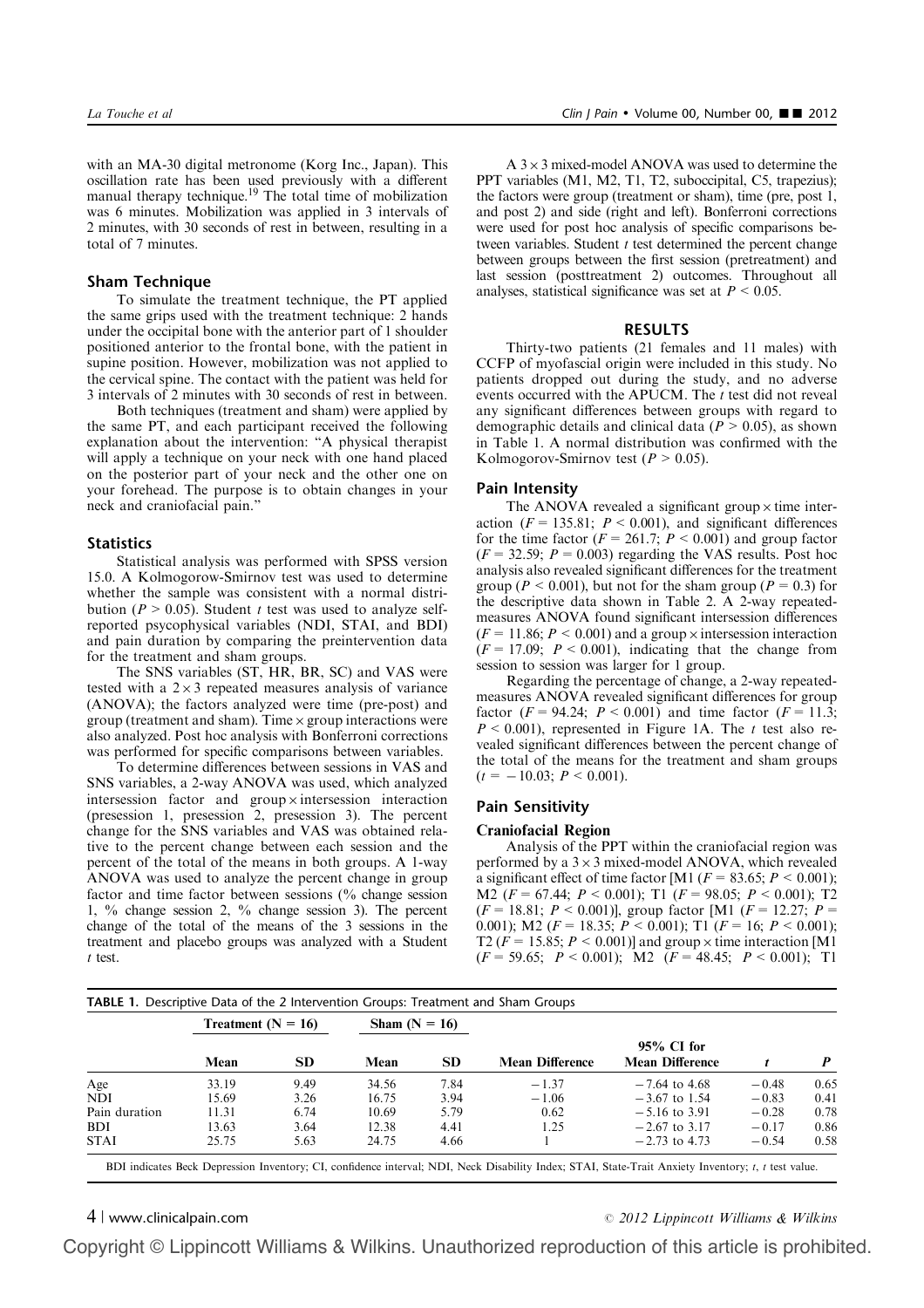|           | $Mean \pm SD$    |                  |                                                                                                                    |                  |                  |                  |  |  |  |  |  |
|-----------|------------------|------------------|--------------------------------------------------------------------------------------------------------------------|------------------|------------------|------------------|--|--|--|--|--|
|           |                  | <b>Session 1</b> |                                                                                                                    | <b>Session 2</b> | <b>Session 3</b> |                  |  |  |  |  |  |
|           | Pre              | Post             | Pre                                                                                                                | Post             | Pre              | Post             |  |  |  |  |  |
| SC.       |                  |                  |                                                                                                                    |                  |                  |                  |  |  |  |  |  |
| Treatment | $1.84 \pm 0.61$  | $3.33 \pm 0.43$  | $2.10 \pm 0.78$                                                                                                    | $3.45 \pm 0.38$  | $1.88 \pm 0.59$  | $3.4 \pm 0.53$   |  |  |  |  |  |
| Sham      | $2.2 \pm 0.58$   | $2.25 \pm 0.61$  | $2.21 \pm 0.61$                                                                                                    | $2.27 \pm 0.55$  | $2.15 \pm 0.58$  | $2.20 \pm 0.57$  |  |  |  |  |  |
| HR.       |                  |                  |                                                                                                                    |                  |                  |                  |  |  |  |  |  |
| Treatment | $69.56 \pm 6.3$  | $73.16 \pm 5$    | $71.25 \pm 4.39$                                                                                                   | $75.1 \pm 2.88$  | $72.05 \pm 6.84$ | $77.12 \pm 4.12$ |  |  |  |  |  |
| Sham      | $67.87 \pm 7.35$ | $63.81 \pm 7.56$ | $67.31 \pm 6$                                                                                                      | $63.31 \pm 6.73$ | $69.37 \pm 5.09$ | $66.12 \pm 7.01$ |  |  |  |  |  |
| RR.       |                  |                  |                                                                                                                    |                  |                  |                  |  |  |  |  |  |
| Treatment | $15.31 \pm 2.76$ | $16.31 \pm 4.13$ | $15.63 \pm 1.9$                                                                                                    | $18.38 \pm 3.7$  | $15.88 \pm 2.56$ | $16.7 \pm 3.6$   |  |  |  |  |  |
| Sham      | $16.58 \pm 2.37$ | $14.9 \pm 2.99$  | $15.38 \pm 1.4$                                                                                                    | $14.28 \pm 2.7$  | $15.45 \pm 2.2$  | $13.95 \pm 2.6$  |  |  |  |  |  |
| <b>ST</b> |                  |                  |                                                                                                                    |                  |                  |                  |  |  |  |  |  |
| Treatment | $31.45 \pm 3.45$ | $28.42 \pm 4.39$ | $32.44 \pm 3.21$                                                                                                   | $27.53 \pm 5.1$  | $30.46 \pm 3.67$ | $27.18 \pm 4.33$ |  |  |  |  |  |
| Sham      | $31.71 \pm 3.19$ | $29.11 \pm 4.07$ | $32.03 \pm 2.7$                                                                                                    | $29.56 \pm 3.76$ | $31.06 \pm 3.26$ | $28.57 \pm 3.61$ |  |  |  |  |  |
| VAS.      |                  |                  |                                                                                                                    |                  |                  |                  |  |  |  |  |  |
| Treatment | $43.88 \pm 7.3$  | $29.66 \pm 8.97$ | $31.06 \pm 8.83$                                                                                                   | $18.31 \pm 9.18$ | $29.31 \pm 11.8$ | $14.75 \pm 11.8$ |  |  |  |  |  |
| Sham      | $42.38 \pm 9.41$ | $41.5 \pm 7.9$   | $45.13 \pm 7.9$                                                                                                    | $42.56 \pm 6.88$ | $44.31 \pm 8.51$ | $42 \pm 9.05$    |  |  |  |  |  |
|           |                  |                  | BR indicates breathing rate; HR, heart rate; SC, skin conductance; ST, skin temperature; VAS, visual analog scale. |                  |                  |                  |  |  |  |  |  |

TABLE 2. Descriptive Statistics for Sympathetic Nervous System Parameters and Pain Intensity, for Pretreatment and Posttreatment Assessments

 $F = 83.57$ ;  $P \le 0.001$ ); T2 ( $F = 16.48$ ;  $P \le 0.001$ )], but not for side factor [M1 ( $F = 0.94$ ;  $P = 0.76$ ); M2 ( $F = 0.13$ ;  $P = 0.72$ ); T1 ( $F = 0.009$ ;  $P = 0.92$ ); T2 ( $F = 0.64$ ;  $P =$ 0.43)]. Post hoc testing revealed significant differences between the 3 sessions for the treatment group ( $P \le 0.001$ ) but

descriptive data are shown in Table 3. The  $t$  test revealed significant differences in the percent change in PPT at the right and left craniofacial points. Figure 2 shows the percent change in PPT from the pretreatment and final posttreatment assessment.

not for the sham group ( $P > 0.05$ ) at all craniofacial points;

# Cervical Region

A  $3 \times 3$  mixed-model ANOVA revealed a significant time effect of the suboccipital musculature ( $F = 96.33$ ;  $P <$ 0.001), C5 zygapophyseal joint  $(F = 52.37; P < 0.001)$ , trapezius muscle ( $F = 57.41$ ;  $P < 0.001$ ), and a group  $\times$  time interaction at the suboccipital region ( $F = 64.12$ ;  $P < 0.001$ ), C5 zygapophyseal joint  $(F = 46.84; P < 0.001)$ , and trapezius muscle ( $F = 65.3$ ;  $\dot{P} < 0.001$ ). However, this was not the case for side factor [suboccipital muscles ( $F = 1.22$ ;  $P =$ 0.27); C5 zygapophyseal joint ( $F = 1.8$ ;  $P = 0.18$ ); trapezius muscle ( $F = 1.57$ ;  $P = 0.22$ )]. Post hoc analysis revealed significant differences in the PPT for the 3 sessions of the treatment group  $(P < 0.001)$ , but not the sham group  $(P > 0.05)$ , at each cervical point. Descriptive data of PPT for the cervical region are shown in Table 3.

The  $t$  test revealed significant differences in the percent change in PPT in the right and left cervical points for the treatment group. Figure 3 shows the percent change in PPT of these measurements from pretreatment and final posttreatment points.

# SNS

# Skin Conductance

The ANOVA revealed a significant group  $\times$  time interaction ( $F = 107.55$ ;  $P \le 0.001$ ), an effect of time ( $F =$ 118;  $P < 0.001$ ), and an effect of group ( $F = 10.45$ ;  $P =$ 0.003) for changes in SC. Post hoc analysis revealed significant differences in the treatment group ( $P < 0.001$ ), but

# not the sham group ( $P = 0.73$ ). The descriptive data of the SC are shown in Table 2. A 1-way repeated-measures ANOVA found no significant intersession differences ( $F =$ 0.001;  $P = 0.97$ ) or group by intersession interaction ( $F =$  $0.32; P = 0.57$ ).

ANOVA revealed significant differences in the percent change between treatment sessions for the group factor  $(F = 31.02; P < 0.001)$ , but not the time factor  $(F = 0.72;$  $P = 0.48$ ), as shown in Figure 4A. The t test revealed significant differences between percent change of the total of the means of treatment and sham groups  $(t = 6.11)$ ;  $P < 0.001$ ).

## Breathing Rate

ANOVA revealed a significant group  $\times$  time interaction  $(F = 8.91; P = 0.006)$  and a main effect of group  $(F = 4.36;$  $P = 0.045$ , but not time ( $F = 0.22$ ;  $P = 0.63$ ), for changes in BR. Post hoc analysis revealed significant differences for the treatment group ( $P = 0.02$ ), but not the sham group  $(P = 0.08)$ . The descriptive data of the BR are shown in Table 2. A 1-way repeated-measures ANOVA found no significant differences for intersession ( $F = 0.13$ ;  $P = 0.87$ ) or for group x intersession interaction ( $F = 0.29$ ;  $P = 0.74$ ).



FIGURE 1. Visual analog scale (VAS) percentage change between the 3 sessions (mean of preintervention and postintervention) for treatment and sham groups.

# <sup>r</sup> 2012 Lippincott Williams & Wilkins www.clinicalpain.com <sup>|</sup> 5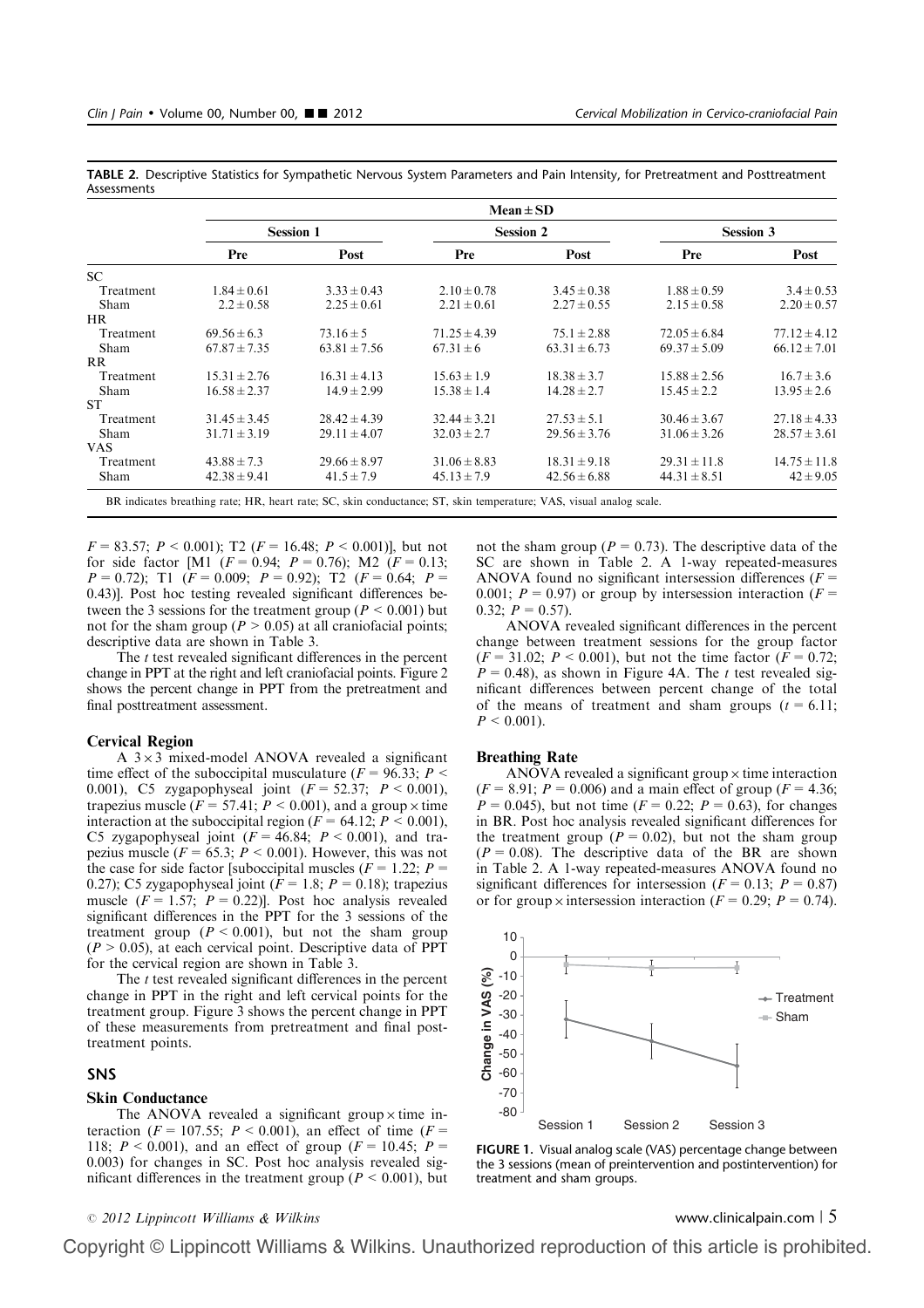|                                  | TABLE 3. Descriptive Statistics of PPT Assessed Pretreatment, Posttreatment 1 After the Second Session, and Posttreatment 2 After the |  |  |
|----------------------------------|---------------------------------------------------------------------------------------------------------------------------------------|--|--|
| Third Session, Taken Bilaterally |                                                                                                                                       |  |  |

|                                                                                                                                                                                                              | <b>Treatment</b>               |                                 |        |                                                                                                                                                                                               |        |        | <b>Sham</b> |        |        |      |                 |                |
|--------------------------------------------------------------------------------------------------------------------------------------------------------------------------------------------------------------|--------------------------------|---------------------------------|--------|-----------------------------------------------------------------------------------------------------------------------------------------------------------------------------------------------|--------|--------|-------------|--------|--------|------|-----------------|----------------|
|                                                                                                                                                                                                              | <b>Right</b>                   |                                 |        | Left                                                                                                                                                                                          |        |        | Right       |        |        | Left |                 |                |
|                                                                                                                                                                                                              | Pre                            | Post 1                          | Post 2 | Pre                                                                                                                                                                                           | Post 1 | Post 2 | Pre         | Post 1 | Post 2 | Pre  | Post 1          | Post 2         |
| Orofacial region                                                                                                                                                                                             |                                |                                 |        |                                                                                                                                                                                               |        |        |             |        |        |      |                 |                |
| M1                                                                                                                                                                                                           | $2.13 \pm 0.37$ $3.03 \pm 0.5$ |                                 |        | $3.46 \pm 0.45$ $2.12 \pm 0.43$ $2.91 \pm 0.53$ $3.5 \pm 0.44$ $2.29 \pm 0.54$ $2.32 \pm 0.48$ $2.39 \pm 0.55$ $2.28 \pm 0.37$ $2.31 \pm 0.62$ $2.42 \pm 0.6$                                 |        |        |             |        |        |      |                 |                |
| M <sub>2</sub>                                                                                                                                                                                               |                                | $2.12 \pm 0.44$ $2.88 \pm 0.44$ |        | $3.4 \pm 0.38$ $2.09 \pm 0.39$ $2.94 \pm 0.36$ $3.59 \pm 0.45$ $2.18 \pm 0.49$ $2.27 \pm 0.56$ $2.37 \pm 0.63$ $2.12 \pm 0.61$ $2.21 \pm 0.45$ $2.15 \pm 0.66$                                |        |        |             |        |        |      |                 |                |
| T1                                                                                                                                                                                                           | $2.76 \pm 0.49$ $3.52 \pm 0.5$ |                                 |        | $4.11 \pm 0.55$ $2.69 \pm 0.5$ $3.66 \pm 0.54$ $4.19 \pm 0.53$ $2.81 \pm 0.47$ $2.85 \pm 0.46$ $2.97 \pm 0.32$ $2.89 \pm 0.51$ $2.78 \pm 0.57$ $2.82 \pm 0.59$                                |        |        |             |        |        |      |                 |                |
| T <sub>2</sub>                                                                                                                                                                                               |                                |                                 |        | $2.97 \pm 0.48$ $3.59 \pm 0.51$ $3.95 \pm 0.58$ $2.8 \pm 0.56$ $3.77 \pm 0.47$ $3.98 \pm 0.66$ $3.04 \pm 0.46$ $2.91 \pm 0.61$ $3.06 \pm 0.55$ $2.86 \pm 0.58$ $2.9 \pm 0.46$ $2.97 \pm 0.46$ |        |        |             |        |        |      |                 |                |
| Cervical region                                                                                                                                                                                              |                                |                                 |        |                                                                                                                                                                                               |        |        |             |        |        |      |                 |                |
| Suboccipital $2.36 \pm 0.34$ $3.33 \pm 0.29$ $3.95 \pm 0.22$ $2.28 \pm 0.35$ $3.38 \pm 0.32$ $3.99 \pm 0.22$ $2.31 \pm 0.44$ $2.43 \pm 0.52$ $2.48 \pm 0.63$ $2.25 \pm 0.39$ $2.35 \pm 0.49$ $2.41 \pm 0.54$ |                                |                                 |        |                                                                                                                                                                                               |        |        |             |        |        |      |                 |                |
| C <sub>5</sub>                                                                                                                                                                                               |                                |                                 |        | $2.47 \pm 0.42$ $3.09 \pm 0.65$ $3.63 \pm 0.52$ $2.46 \pm 0.45$ $3.26 \pm 0.69$ $3.69 \pm 0.49$ $2.52 \pm 0.44$ $2.55 \pm 0.38$ $2.6 \pm 0.4$ $2.64 \pm 0.44$ $2.74 \pm 0.61$ $2.63 \pm 0.43$ |        |        |             |        |        |      |                 |                |
| Trapezius                                                                                                                                                                                                    |                                |                                 |        | $2.61 \pm 0.38$ $3.51 \pm 0.42$ $4.13 \pm 0.67$ $2.66 \pm 0.37$ $3.62 \pm 0.41$ $4.24 \pm 0.5$ $2.85 \pm 0.29$ $2.82 \pm 0.44$ $2.87 \pm 0.43$ $2.69 \pm 0.4$                                 |        |        |             |        |        |      | $2.53 \pm 0.56$ | $2.6 \pm 0.58$ |
| $Mean \pm SD$ .                                                                                                                                                                                              |                                |                                 |        |                                                                                                                                                                                               |        |        |             |        |        |      |                 |                |

PPT indicates pressure pain thresholds.

A 1-way ANOVA revealed significant differences in percent change of BR for the group factor  $(F = 11.34;$  $P = 0.002$ ) but not for time  $(F = 1.03; P = 0.36)$  as shown in Figure 4B. The  $t$  test revealed significant differences between the percent change of the total of the means for the treatment and sham groups ( $t = 3.07$ ;  $P = 0.004$ ).

### Heart Rate

ANOVA revealed a significant group  $\times$  time interaction ( $F = 54.14$ ;  $P < 0.001$ ) and a main effect of group  $(F = 19.4; P < 0.001)$ , but not time  $(F = 0.14; P = 0.71)$ , for changes in HR. Post hoc analysis revealed significant differences in the treatment group ( $P < 0.001$ ) and the sham group ( $P \le 0.001$ ); HR data are shown in Table 2. A 1-way repeated-measures ANOVA found no significant intersession differences ( $F = 1.5$ ;  $P = 0.23$ ) or group x intersession interaction ( $F = 0.45$ ;  $P = 0.63$ ).

Regarding the percent change in HR, a 1-way repeated-measures ANOVA revealed significant differences for group factor ( $F = 53.66$ ;  $P < 0.001$ ), but not time factor



FIGURE 2. Percent change in pressure pain thresholds (PPTs) of the craniofacial region (M1 and M2 points of masseter muscle and T1 and T2 of temporal muscle) for treatment and sham interventions at right and left sides (mean of preintervention and final postintervention). Error bars represent 95% confidence intervals of the mean.

 $(F = 1.02; P = 0.36)$ , as shown in Figure 4C. Significant differences between the percent change of the total of the means for the treatment and sham groups ( $t = 7.37$ ;  $P \le$ 0.001) were observed.

# Skin Temperature

The ANOVA did not reveal any significant group  $\times$ time interaction ( $F = 3.49$ ;  $P = 0.071$ ), time factor effect  $(F = 1.62; P = 0.2)$ , or group factor effect  $(F = 0.53; P = 0.53)$ 0.46) for changes in ST. The descriptive data of the ST are shown in Table 2. A 1-way repeated-measures ANOVA found no significant intersession differences  $(F = 2.84;$  $P = 0.06$ ) or group x intersession interaction ( $F = 0.25$ ;  $P = 0.77$ ).

Regarding percent change in ST, a 1-way repeatedmeasures ANOVA did not reveal a significant difference in group factor  $(F = 3.25; P = 0.08)$  or time factor  $(F = 1.25; P = 0.08)$ 2.74;  $P = 0.07$ ), as shown in Figure 4D. The t test did not reveal a significant difference in the percent change of the



FIGURE 3. Percent change in pressure pain thresholds (PPTs) of the cervical region (suboccipital muscles, C5, and trapezius muscles) for treatment and sham interventions on the right and left sides (mean of preintervention and final postintervention). Error bars represent 95% confidence intervals of the mean.

6 | www.clinicalpain.com **6 | www.clinicalpain.com**  $\degree$  2012 Lippincott Williams & Wilkins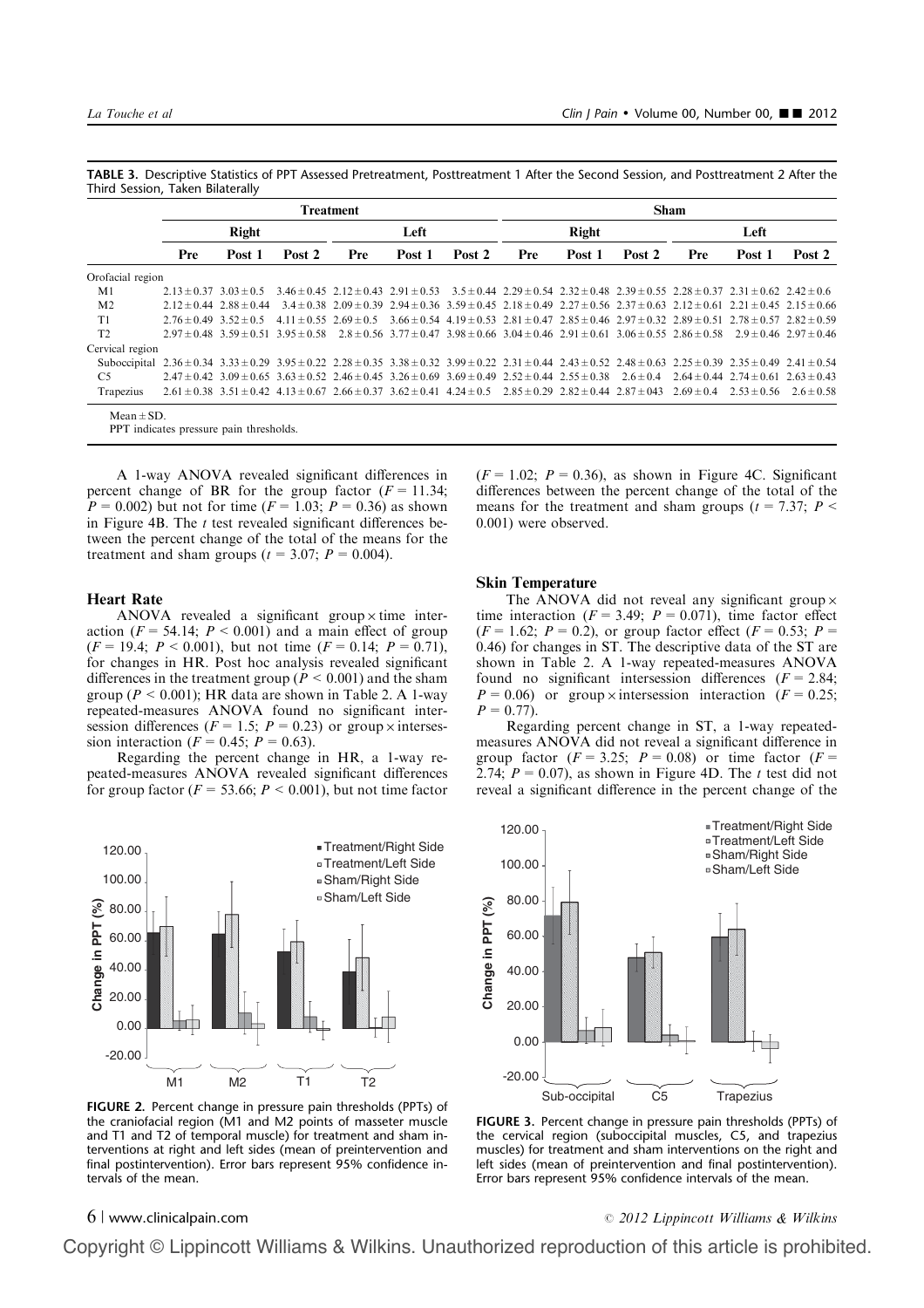

FIGURE 4. Percent change between the 3 sessions (mean of preintervention and postintervention) for treatment and sham groups. A, skin conductance; (B) heart rate; (C) breathing rate; (D) skin temperature.

total of the means for the treatment and sham groups  $(t = -1.82; P = 0.079).$ 

### **DISCUSSION**

Our findings demonstrate that the APUCM technique applied at a rate of 0.5 Hz significantly increased SNS activity and produced short-term hypoalgesic effects. We are not aware of any previous studies that have measured hypoalgesic effects in the cervical and craniofacial regions using APUCM. We therefore contend that this is the first time that this specific manual mobilization technique applied at the aforementioned frequency has been investigated, and our data indicate significant differences between the experimental and control groups.

An increase in PPT was observed after the second intervention compared with the presession data and after the third intervention compared with the first posttreatment assessment, which is indicative of a maintained increase over the successive sessions. With regard to pain intensity, it is important to note the decrease in the VAS after each session, which was maintained from one session to the next and indicates a 41.7% decrease in pain intensity from the 3 applications. A change in the SNS, as evidenced by changes in SC, BR, and HR, was noted after each session, but this trend reversed and was not maintained from one session to the next. Upon comparing the first, second, and third pretreatment outcomes, it was apparent that the SNS values returned to a normal state of SNS activity. We suggest that the effect produced by the technique could be due to the influence of transient sympathoexcitation on pain mechanisms. Our contention is that the physiological effects produced by the APUCM technique influence the suboccipital posterior sympathetic network and TCC and act to inhibit or gate myofascial pain within the cervico-craniofacial region.

# Clinical Effectiveness

The results of clinical pain intensity measured by the VAS indicate a decrease in the patients' experience of pain at rest with significant differences between treatment and sham groups. Patients who received the intervention reported a decrease of 29.13 mm in VAS between the pretreatment and third posttreatment assessment. Todd et al<sup>35</sup> have stated that a minimal clinically significant change in VAS may be at least  $-13$  mm, whereas more recently, Bird and Dickson<sup>36</sup> have contended that a clinically significant VAS change depends on the baseline VAS of the participant and that a change of  $-13$  mm would be clinically significant for a baseline  $VAS \leq 34 \text{ mm}$ , a change of  $-17 \text{ mm}$  for a baseline VAS between 34 and 67 mm, and a change of  $-28$  mm for a baseline VAS > 67 mm. The more specific guidelines of Bird and Dickson are supported by Emshoff and colleagues in a study of chronic TMD pain patients.

# <sup>r</sup> 2012 Lippincott Williams & Wilkins www.clinicalpain.com <sup>|</sup> 7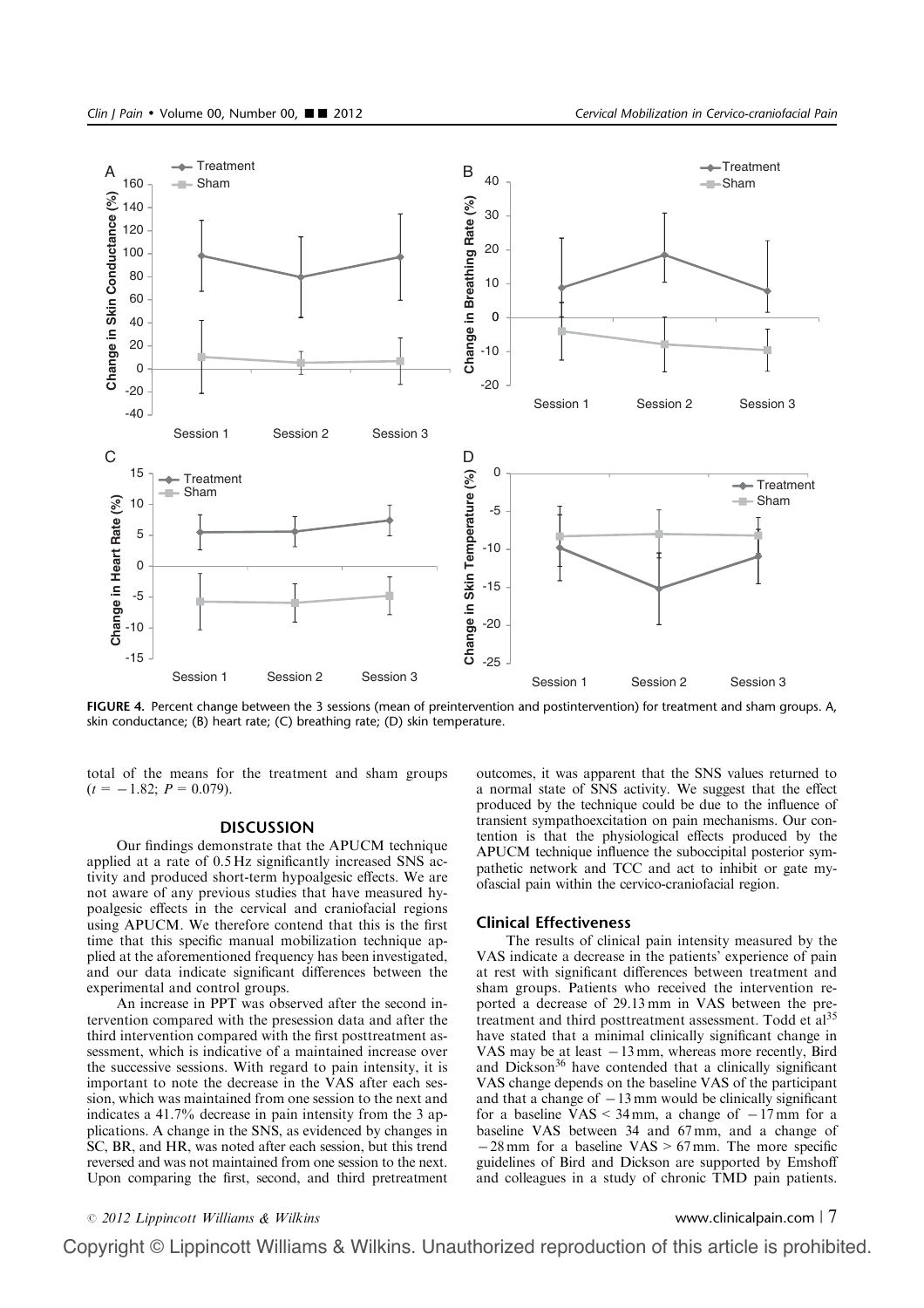They established that to be clinically significant, patients with a higher pain baseline must demonstrate a greater VAS reduction than those with a lower baseline, and the minimal change should be of  $-19.5$  mm or  $-37.9\%$  of the VAS.<sup>37</sup> Our findings are clinically significant according to the guidelines of Todd et al, Bird and Dickson, or Emshoff et al.35–37

# SNS Response

Previous studies have noted similar effects in the variables that we measured after SMT in the cervical region.<sup>15,17,19,20,38</sup> We observed an increase of 83.75% in SC, which is similar to that observed by Chiu and Wright<sup>19</sup> and Sterling et  $al<sup>15</sup>$  who observed increases of approximately 50% to 60% and 16%, respectively. Studies in which SMT was applied to other body locations also noted similar changes in SC. A 16.85% increase in SC was observed after a thoracic mobilization applied to T4,39 and a 13.5% increase in SC was observed after lumbar mobilization.40

A similar effect was noted for HR. We observed an increase of 6.06% compared with previous studies that reported changes of  $10.5\%,^{38} 13\%,^{20}$  and  $4.5\%$ .<sup>17</sup> A significant change in HR in the sham group was also noted. HR decreased by  $-5.5\%$  in the sham group, which could indicate that the treatment can increase HR, whereas the sham application is similar to a touch massage technique that results in a decrease of SNS activity.41

Previous studies of BR have reported increases of  $44\%^{38}$  and  $36\%^{20}$  In our study, we observed a 10.4% increase in BR in the experimental group. This discrepancy could be due to the type of mobilization that we applied. Previous studies that used lateral cervical glides or posterior-anterior mobilization techniques at a frequency of 2 Hz. A significant change was not obtained in ST despite a downward trend in both treatment and sham groups, as noted by Chiu and Wright.<sup>19</sup> However, a significant decrease of  $2.5\%$  in ST was obtained in another study.<sup>1</sup>

The results of Sterling et  $al^{15}$  correlate with our data with respect to the tendency of ST to decrease and the noted change in SC. Furthermore, significant changes in blood pressure, which we did not record, have been observed by Paungmali et al,<sup>17</sup> Vicenzino et al,<sup>20</sup> and McGuiness et al.<sup>38</sup> These results confirm that gentle manual mobilization techniques on the cervical spine can confer positive physiological effects.

# Hypoalgesic Effects

Our data indicate that the APUCM technique produces hypoalgesic effects, as demonstrated by PTT measurements made by an algometer, and support a significant difference between the treatment and sham groups. Sterling et  $al<sup>15</sup>$  demonstrated that a unilateral posterior-anterior mobilization applied on the side of pain increased the PPT by 23% on the side of treatment in patients with chronic idiopathic neck pain. We observed increases in PPT between 64% and 77% for the masseter muscle points, between 38% and 59% at temporal muscle points and between 47% and 79% for the cervical points after 3 treatments of APUCM. The greater change in PPT observed in our study and others may be because our study investigated short-term outcomes (3 treatment sessions) instead of immediate outcomes (1 treatment session), due to the applied technique and the frequency of mobilization and is indicative of a real bilateral hypoalgesic effect at both regions.

Previous research has investigated the effect of spinal mobilization on cervical and lumbar regions and reported positive results.<sup>15,20,40,42</sup> Sterling et al<sup>15</sup> noted a difference between the improved PPT in the painful side and the nonpainful side, indicating a unilateral effect from a unilateral technique. Our study demonstrates a bilateral increase in PPT in both cervical and craniofacial regions. This difference could be due to the central application of the technique in this study as opposed to the unilateral application of Sterling et al.

# Manual Therapeutic Neurophysiology

Research in SMT has focused on the neurophysiological effects of manual manipulation and mobilizations with data suggesting activation of descendent pain inhibitory systems upon short-term (initial) hypoalgesic effects.<sup>43–45</sup> Skyba et  $a^{146}$  showed that mobilization of the hyperalgesic knee joint in rats produced an antihyperalgesic effect. This effect, which maintained after spinal blockage of opioid or GABA receptors, could be due to descending serotoninergic or noradrenergic inhibitory mechanisms via corticospinal projections from the periacueductal gray matter (PAG).<sup>46</sup> Implications relate to noradrenaline, a PGA neurotransmitter that is more effective at inhibiting mechanical nociception than thermal nociception, which seems to be serotoninergically mediated.47,48 Others have demonstrated that SMT might be the ideal stimulus for PAG mediated nonopioid analgesia, hypoalgesia, sympathoexcitatory effects, and changes in motor activity.<sup>15,17,20,49</sup> In the present study, we obtained both a sympathoexcitation and hypoalgesic effect after the APUCM technique, which supports the fact that the d-PAG is influenced by the SMT technique.

One controversial issue surrounding manual therapy is whether a localized segmental and/or extrasegmental effect is produced by SMT. Previous research has shown that SMT improves symptoms distal to the segment where it is applied; that is, manipulation applied at the thoracic spine has positive effects when performed on patients with from mechanical neck pain, <sup>14,21</sup> and cervical SMT can result in hypoalgesia at the elbow.<sup>50</sup> However, other clinical studies have shown only segmental effects causing diminished neck pain and PPT after ipsilateral cervical mobilization.<sup>15,16</sup>

We applied a mobilization technique at the upper cervical spine and observed changes in the craniofacial and cervical region as well as hypoalgesic effects further away from the segment to which it was applied, suggesting that manual therapy has a general central or at least supramedullar effect. A physiological or sympathoexcitatory effect has also been demonstrated in the upper extremity after cervical or thoracic  $SMT$ ,<sup>15,39</sup> and in the lower extremities after lumbar mobilization.<sup>40</sup>

It is clear that SMT activates central structures that concurrently activate sympathoexcitatory and hypoalgesic effects as demonstrated in our research and in that of others.<sup>15,20</sup> The presence of an extrasegmental effect may indicate activation of the d-PAG and could be mediated by various descending pain inhibitory pathways and associated tracts of the TCC that allow for afferent and efferent transmission between the cervical and craniofacial regions.<sup>51,52</sup>

# Nociceptive Modulation and the TCC

The increase in PPT caused by the APUCM technique on the craniofacial region provides additional clinical sup-

8 <sup>|</sup> www.clinicalpain.com <sup>r</sup> 2012 Lippincott Williams & Wilkins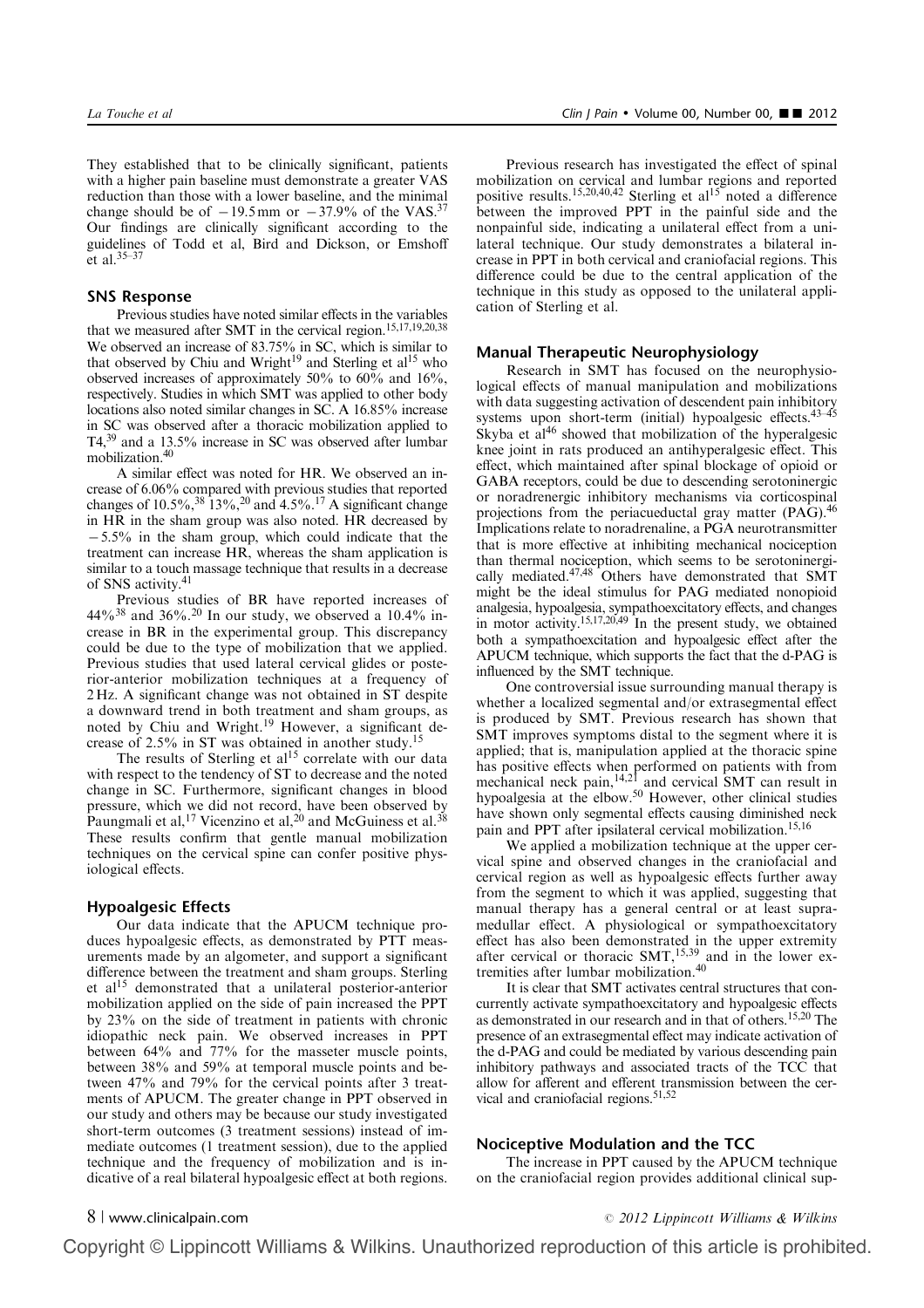port for pain modulatory mechanisms in the TCC. A review performed in 1998 outlined neurophysiological coupling between craniofacial and cervical systems.<sup>53</sup>

It has been observed that manual therapeutic applications to the cervical region provoked a pain reducing effect in the head and face. Mellick and Mellick<sup>54</sup> and Mellick et al<sup>55</sup> observed that applying a bilateral intramuscular injection of small amounts of 0.5% bupivacaine at the cervical region caused a decrease in facial pain and headaches. In addition, Carlson et al<sup>56</sup> demonstrated that an infiltration of 2% lidocaine on an active TrP of the trapezius muscle significantly reduced pain and electromyographical activity of the ipsilateral masseter.

The only previous study of manual interventions to the cervical spine to manage craniofacial pain was performed by La Touche et al. This study reported similar results to our study: improved PPT at the masseter and temporalis muscles after a manual therapy protocol directed to the cervical spine combined with a deep neck flexors training program.23

Convergence pathways between cervical and trigeminal sensory afferents in the TCC are fully supported.<sup>52,57,58</sup> Stimulation of an upper cervical root, such as manipulation of the greater occipital nerve has produced changes in the TCC neurons. This supports the concept that perception of cranial pain is due to a functional convergence between trigeminal and cervical fibers in the  $TCC<sup>59,60</sup>$  and provides a potential rationale for the relationship between headaches and arm and trunk pain.<sup>61</sup>

Direct stimulation of the greater occipital nerve (cervical input) increases metabolic activity of the  $TCC^{62}$  and trigeminal nociceptors release neuropeptides, such as substance P, from laminas I and II that diffuse to laminas III to V depending on the intensity of the stimulus.<sup>63</sup> The TCC itself is formed by the upper cervical dorsal horns and the trigeminal nucleus caudalis, which allows nociceptive input to be transmitted from the TCC to higher centers.<sup>64</sup> Pain modulatory structures such as the PAG, dorsolateral pontomesencephalic tegmentum, and rostral ventromedial medulla control the TCC-mediated generation of antinociceptive or pronociceptive states.57,58,65

In summary, we propose a neurobiomechanical hypothesis to explain the possible mechanism by which a manual therapeutic technique causes a hypoalgesic effect in craniofacial and cervical regions. This technique primarily influences the upper cervical region (C1-C3), which is anatomically related to the occipital bone. We believe that an anteriorposterior glide of the upper cervical structures provokes an improved arthrokinematic relationship of the target region thereby generating improved pain-free range of movement and concomitant suboccipital muscle relaxation. A secondary effect might reduce mechanical forces on the upper cervical neurovascular structures, thereby interrupting or inhibiting input and reducing TCC sensitization by activating descendent pain inhibitory systems.

In addition, the TCC is the main nucleus that receives nociceptive information from the face, head, and neck.<sup>66</sup> Neurons inside the nuclei are considered multimodal neurons and can receive 2 or more inputs from different origins, such as cervical nerve roots, when manual therapy is being applied. The input generated from the cervical region can alter the nociceptive processing in the TCC and, as a result, produce a hypoalgesic effect at the facial region. Finally, another possible mechanism to explain the effect of our manual intervention is that descending pain inhibitory

systems can be activated by SMT on the cervical spine by spinal noradrenergic and serotoninergic pathways from the dorsolateral pons and rostral ventral medulla.<sup>45,46</sup>

# Study Limitations

Although the results of our research are positive, we only measured short-term changes without follow-up testing. We only measured SC and ST on the right side. Other studies investigating sympathetic activation after SMT treatment only measured one side of the body, usually the treated side. Perry and colleagues applied a unilateral lumbar mobilization and measured sympathetic activity at both lower extremities. They only observed significant activation in the treated side but did observe a tendency toward sympathetic activation in the untreated side.40 It would have been interesting to observe if central mobilization activates SNS with the same intensity in both upper extremities and if it has any effect on lower extremities. It also could have been interesting to measure SC and ST directly on the facial region. We did not measure distal PPT; therefore, due to a lack of information, we cannot provide a complete discussion about the general or segmental effect of the APUCM technique.

This is the first time this type of mobilization at a frequency of 0.5 Hz has been used in a clinical randomizedcontrolled trial. Because different techniques require different frequencies of application to provoke stronger changes, it would be of interest to test the same mobilization at different frequencies of application.

# Clinical Implications

We have demonstrated that craniofacial pain can be modulated through an upper cervical treatment (mobilization). The presence of craniofacial pain is a predictor factor for neck pain.<sup>9,67</sup> It is interesting to treat this type of patient with a technique that has proven effects at the craniofacial segment that can also treat a possible neck dysfunction. This technique might be contraindicated in patients with craniocervical hypermobility syndrome due to the movement the APUCM provokes at the upper cervical spine and the risk this entails.<sup>68</sup>

Chronic pain can be maintained by SNS modulation through the peripheric adrenorreceptor excitation of catecholamine.<sup>69</sup> Chronic TMD patients seem to present a dysregulation of b-adrenergic activity, which contributes to altered cardiovascular and catecholamine responses.<sup>70</sup> The dysregulation of SNS can contribute to the severity and maintenance of pain. The influence of APUCM on SNS activity makes this technique an interesting tool to treat patients with CCFP of myofascial origin and patients with facial allodynia, in which other techniques applied directly on the face would be contraindicated.

# CONCLUSIONS

We demonstrate that APUCM reduces pain intensity and increases PPT in the cervical and craniofacial regions. APUCM also causes sympathoexcitation, which confirms a sympathetic effect. These results indicate an influence of the mobilization on the CNS (medullar or supramedullar effect). This study provides preliminary evidence of the short-term hypoalgesic effect on the craniofacial and cervical regions of patients with CCFP of myofascial origin, suggesting that APUCM may cause an immediate nocioceptive modulation at the TTC.

<sup>r</sup> 2012 Lippincott Williams & Wilkins www.clinicalpain.com <sup>|</sup> 9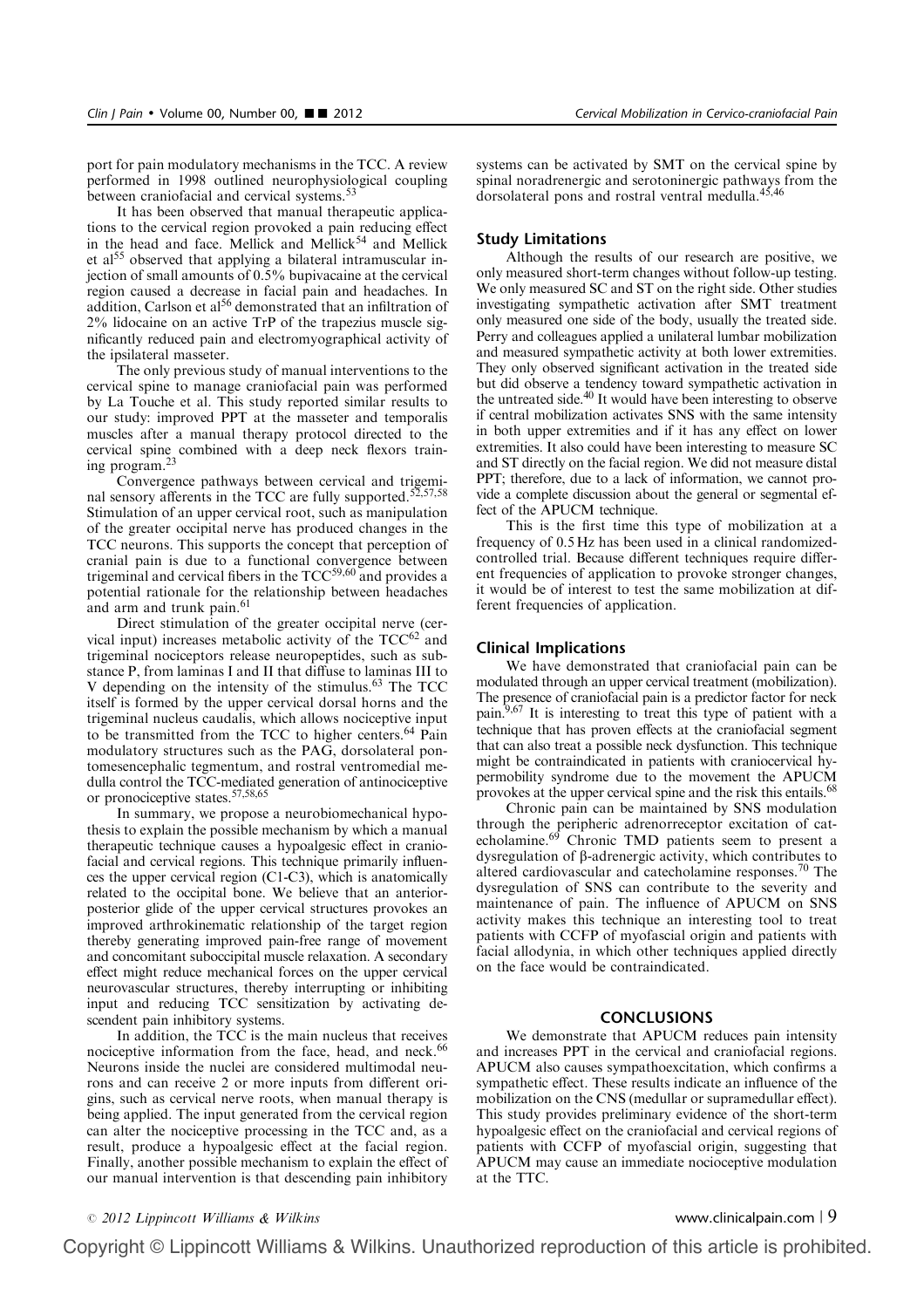#### **REFERENCES**

- 1. LeResche L. Epidemiology of orofacial pain. In: Lund J, Lavigne G, Dubner R, Sessle B, eds. Orofacial Pain: From Basic Science to Clinical Management. Chicago: Quintessence Publishing Co; 2000:15–25.
- 2. Ciancaglini R, Testa M, Radaelli G. Association of neck pain with symptoms of temporomandibular dysfunction in the general adult population. Scand J Rehabil Med. 1999;31: 17–22.
- 3. Vierck CJ. Mechanisms underlying development of spatially distributed chronic pain (fibromyalgia). Pain. 2006;3:242–263.
- 4. Sarlani E, Greenspan JD. Why look in the brain for answers to temporomandibular disorder pain? Cells Tissues Organs. 2005;180:69–75.
- 5. Turp JC, Kowalski CJ, O'Leary N, et al. Pain maps from facial pain patients indicate a broad pain geography. J Dent Res. 1998;77:1465–1472.
- 6. Velly AM, Gornitsky M, Philippe P. Contributing factors to chronic myofascial pain: a case-control study. Pain. 2003; 104:491–499.
- 7. Carlson CR, Reid KI, Curran SL, et al. Psychological and physiological parameters of masticatory muscle pain. Pain. 1998;76:297–307.
- 8. Eriksson PO, Haggman-Henrikson B, Zafar H. Jaw-neck dysfunction in whiplash-associated disorders. Arch Oral Biol. 2007;52:404–408.
- 9. Wiesinger B, Malker H, Englund E, et al. Does a dose-response relation exist between spinal pain and temporomandibular disorders? BMC Musculoskelet Disord. 2009;10:28.
- 10. Ries LG, Berzin F. Analysis of the postural stability in individuals with or without signs and symptoms of temporomandibular disorder. Braz Oral Res. 2008;22:378–383.
- 11. De Laat A, Meuleman H, Stevens A, et al. Correlation between cervical spine and temporomandibular disorders. Clin Oral Investig. 1998;2:54–57.
- 12. Haggman-Henrikson B, Osterlund C, Eriksson PO. Endurance during chewing in whiplash-associated disorders and TMD. J Dent Res. 2004;83:946–950.
- 13. Bokarius AV, Bokarius V. Evidence-based review of manual therapy efficacy in treatment of chronic musculoskeletal pain. Pain Pract. 2010;10:451–458.
- 14. Cleland JA, Childs JD, McRae M, et al. Immediate effects of thoracic manipulation in patients with neck pain: a randomized clinical trial. Man Ther. 2005;10:127–135.
- 15. Sterling M, Jull G, Wright A. Cervical mobilisation: concurrent effects on pain, sympathetic nervous system activity and motor activity. Man Ther. 2001;6:72–81.
- 16. Sterling M, Pedler A, Chan C, et al. Cervical lateral glide increases nociceptive flexion reflex threshold but not pressure or thermal pain thresholds in chronic whiplash associated disorders: a pilot randomised controlled trial. Man Ther. 2010;15:149–153.
- 17. Paungmali A, O'Leary S, Souvlis T, et al. Hypoalgesic and sympathoexcitatory effects of mobilization with movement for lateral epicondylalgia. Phys Ther. 2003;83:374–383.
- 18. Paungmali A, O'Leary S, Souvlis T, et al. Naloxone fails to antagonize initial hypoalgesic effect of a manual therapy treatment for lateral epicondylalgia. J Manipulative Physiol Ther. 2004;27:180–185.
- 19. Chiu TW, Wright A. To compare the effects of different rates of application of a cervical mobilisation technique on sympathetic outflow to the upper limb in normal subjects. Man Ther. 1996;1:198–203.
- 20. Vicenzino B, Collins D, Benson H, et al. An investigation of the interrelationship between manipulative therapy-induced hypoalgesia and sympathoexcitation. J Manipulative Physiol Ther. 1998;21:448–453.
- 21. Cleland JA, Glynn P, Whitman JM, et al. Short-term effects of thrust versus nonthrust mobilization/manipulation directed at the thoracic spine in patients with neck pain: a randomized clinical trial. Phys Ther. 2007;87:431–440.
- 22. George JW, Fennema J, Maddox A, et al. The effect of cervical spine manual therapy on normal mouth opening in asymptomatic subjects. J Chiropr Med. 2007;6:141–145.
- 23. La Touche R, Fernandez-de-las-Penas C, Fernandez-Carnero J, et al. The effects of manual therapy and exercise directed at the cervical spine on pain and pressure pain sensitivity in patients with myofascial temporomandibular disorders. J Oral Rehabil. 2009;36: 644–652.
- 24. Dworkin SF, LeResche L. Research diagnostic criteria for temporomandibular disorders: review, criteria, examinations and specifications, critique. J Craniomandib Disord. 1992;6: 301–355.
- 25. Andrade Ortega JA, Delgado Martinez AD, Almecija Ruiz R. Validation of a Spanish version of the Neck Disability Index. Med Clin (Barc). 2008;130:85–89.
- 26. Vernon H, Mior S. The Neck Disability Index: a study of reliability and validity. J Manipulative Physiol Ther. 1991; 14:409–415.
- 27. Simons DG, Travel JG, Simons LS. Myofascial Pain and Dysfunction: The Trigger Point Manual. Vol 1. 2nd ed. Baltimore: Lippincott Williams & Wilkins; 1999.
- 28. Dworkin SF, Sherman J, Mancl L, et al. Reliability, validity, and clinical utility of the research diagnostic criteria for Temporomandibular Disorders Axis II Scales: depression, non-specific physical symptoms, and graded chronic pain. J Orofac Pain. 2002;16:207–220.
- 29. de Leeuw R. (ed) The American Academy of Orofacial Pain. Orofacial Pain: Guidelines for Assessment, Diagnosis, and Management. 4th ed. Chicago: Quintessence; 2008:25–27.
- 30. Beck AT, Steer RA. Internal consistencies of the original and revised Beck Depression Inventory. J Clin Psychol. 1984;40: 1365–1367.
- 31. Spielberg CDG, Lushene RL, E. R. State Anxiety Inventory. Cuestionario de ansiedad estado-rasgo. Adaptación española. Madrid: TEA; 1982.
- 32. Bijur PE, Silver W, Gallagher EJ. Reliability of the visual analog scale for measurement of acute pain. Acad Emerg Med. 2001;8:1153–1157.
- 33. Svensson P, Arendt-Nielsen L, Nielsen H, et al. Effect of chronic and experimental jaw muscle pain on pain-pressure thresholds and stimulus-response curves. J Orofac Pain. 1995;9:347–356.
- 34. Chesterton LS, Sim J, Wright CC, et al. Interrater reliability of algometry in measuring pressure pain thresholds in healthy humans, using multiple raters. Clin J Pain. 2007;23:760-766.
- 35. Todd KH, Funk KG, Funk JP, et al. Clinical significance of reported changes in pain severity. Ann Emerg Med. 1996;27:485–489.
- 36. Bird SB, Dickson EW. Clinically significant changes in pain along the visual analog scale. Ann Emerg Med. 2001;38:639–643.
- 37. Emshoff R, Emshoff I, Bertram S. Estimation of clinically important change for visual analog scales measuring chronic temporomandibular disorder pain. J Orofac Pain. 2010;24: 262–269.
- 38. McGuiness J, Vicenzino B, Wright A. Influence of a cervical mobilization technique on respiratory and cardiovascular function. Man Ther. 1997;2:216–220.
- 39. Jowsey P, Perry J. Sympathetic nervous system effects in the hands following a grade III postero-anterior rotatory mobilisation technique applied to T4: a randomised, placebocontrolled trial. Man Ther. 2010;15:248-253.
- 40. Perry J, Green A. An investigation into the effects of a unilaterally applied lumbar mobilisation technique on peripheral sympathetic nervous system activity in the lower limbs. Man Ther. 2008;13:492–499.
- 41. Lindgren L, Rundgren S, Winso O, et al. Physiological responses to touch massage in healthy volunteers. Auton Neurosci. 2010;158:105–110.
- 42. Goodsell M, Lee M, Latimer J. Short-term effects of lumbar posteroanterior mobilization in individuals with low-back pain. J Manipulative Physiol Ther. 2000;23:332–342.

# $10$  | www.clinicalpain.com  $\degree$  2012 Lippincott Williams & Wilkins